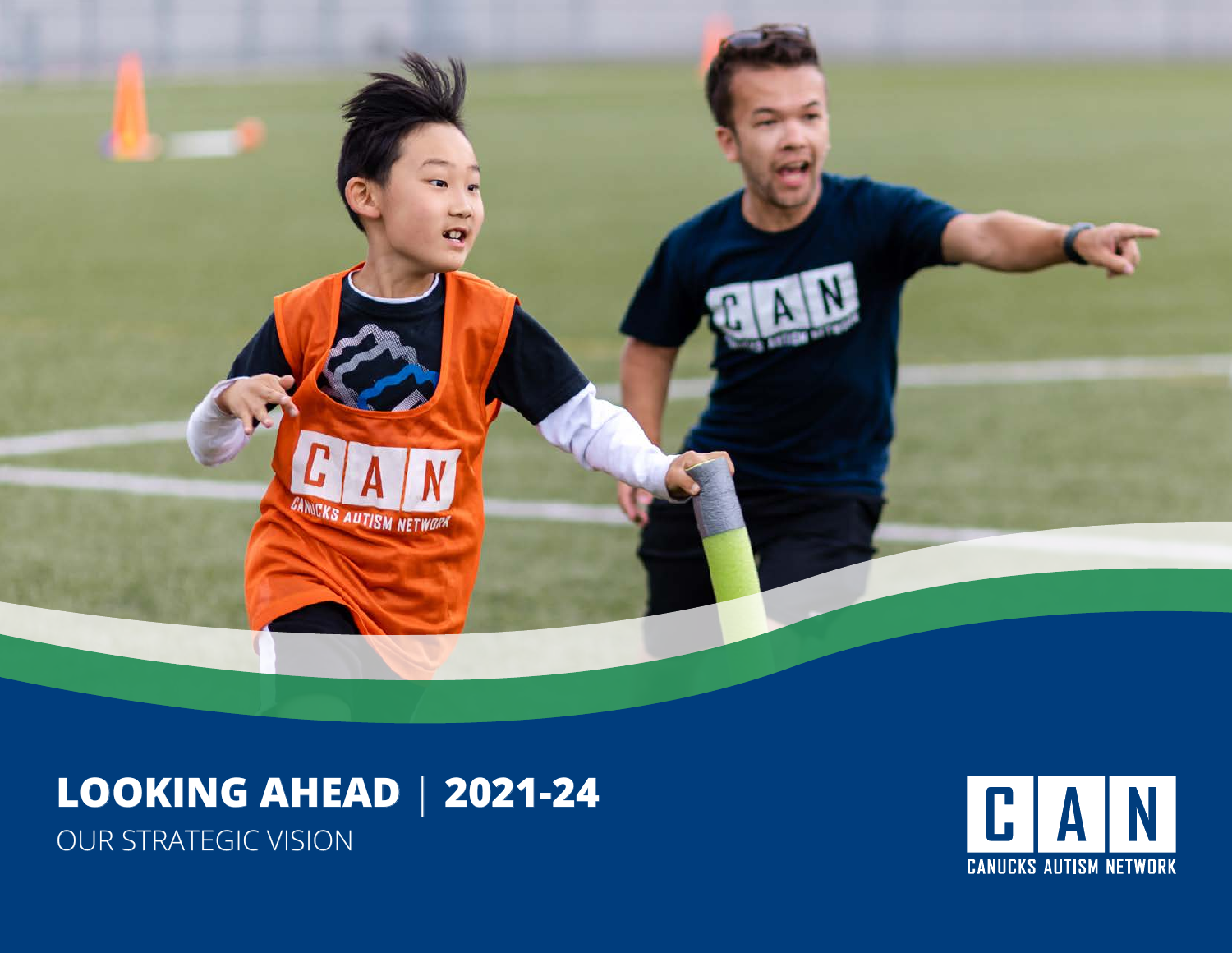#### **GOAL #1**

### **Grow up with our members**

**Adapt to the changing needs of our members from childhood into early adulthood by delivering core programs for children and families and introducing innovative programs for autistic youth and adults.** 



- **• Introduce programs that address the unique needs of autistic youth and adults**
- **• Grow Family Experiences across regions and seasons**

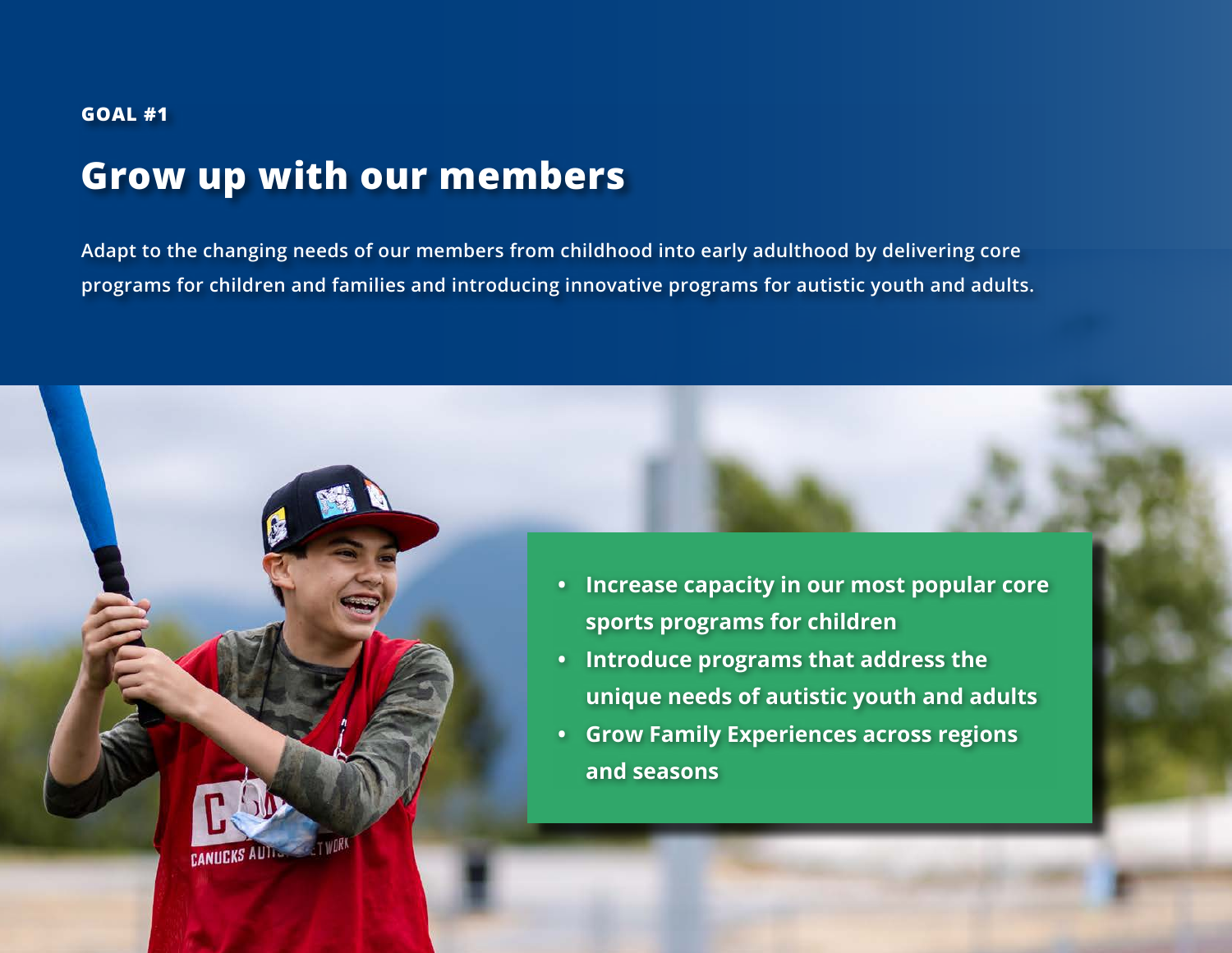## **Build inclusive communities**

**Engage communities by delivering training, developing resources and promoting autism acceptance, accessibility and inclusion across BC. Build community capacity by empowering employers, service partners and a wide range of community spaces and organizations to better support, welcome and effectively include people on the autism spectrum and their families.**

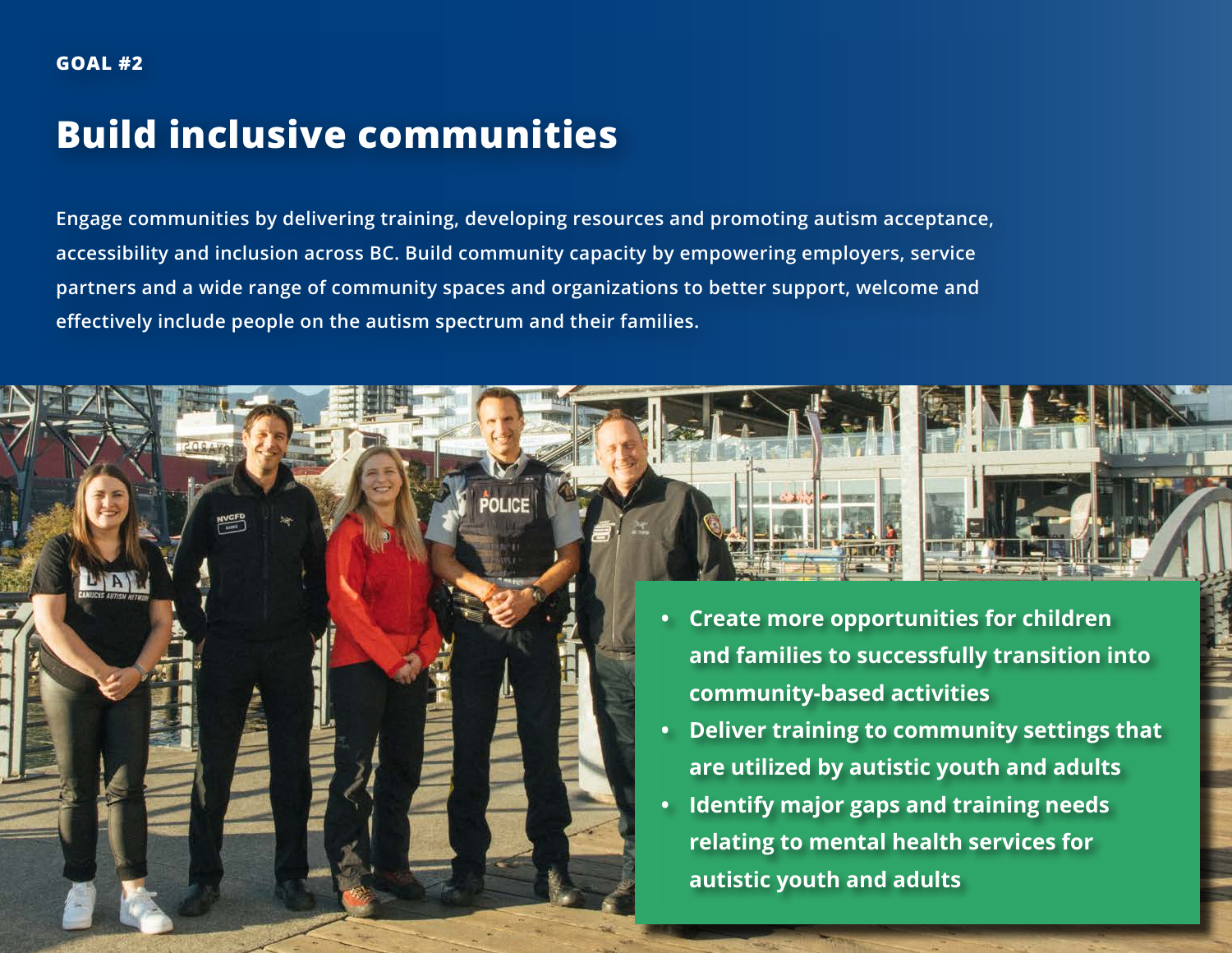#### **Reach more people in a more meaningful way**

**Develop and implement a recruitment, engagement and retention strategy to increase the number of active CAN members and supporters across age groups and regions.**

- **• Develop a Membership Recruitment and Engagement Strategy**
- **• Build Brand Partnerships to Increase Reach and Supporter Base**
- **• Create a Brand Story that is Authentic and Impactful**
- **• Utilize Marketing Automation to Increase Engagement**